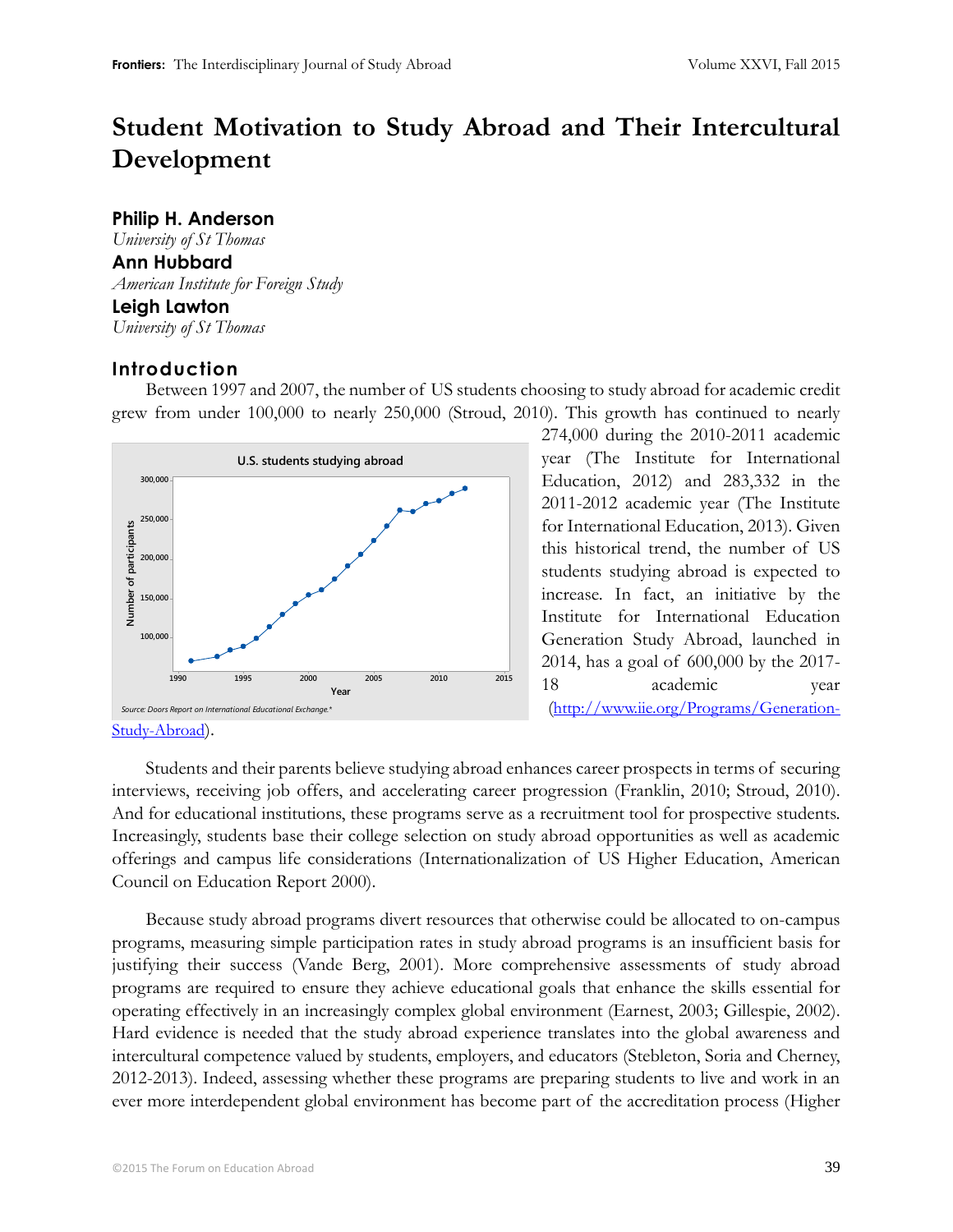Learning Commission, 2012 and 2007; AACSB International Eligibility Procedures and Accreditation Standards for Business Accreditation, 2012).

# **Literature Review**

Bennett (2011) defines intercultural competence as "a set of cognitive, affective, and behavioral skills and characteristics that supports effective and appropriate interaction in a variety of cultural contexts" (Bennett, 2011, p. 4). While there is broad, general agreement on the definition and the need to incorporate intercultural competence into students' study abroad experience, there is continuing debate over how best to assess, and what factors most influence, intercultural development (Stebleton, Soria and Cherney, 2012-2013; Braskamp, Braskamp, & Merrill, 2009).

### Measuring Intercultural Competence

Kelly (1963) argues that a person can witness an event without ever experiencing it (p. 73), so simple exposure to a culture may not be sufficient to guarantee improved cultural awareness. Rather, developing intercultural competence is likely to be a function of one's ability to categorize events appropriately. Instruments designed to measure cultural awareness, such as the Intercultural Development Inventory (Hammer and Bennett, 2002) and Global Perspectives Inventory (Braskamp, Braskamp, & Engberg, 2013) purport to incorporate this premise into the factors they measure.

While appropriate measurement instruments are critical to the assessment of study abroad programs, the aim of this study was not to evaluate the merits of alternative instruments. Rather, we focused on analyzing the relationships between the motivations underlying students' decision to study abroad and their intercultural development.

We chose to use the Global Perspectives Inventory (GPI) based on a review conducted by researchers at Michigan State University (Roy, Wandschneider, & Steglitz, 2014). Among its strengths, they cited its being "based in student development theory … uniquely suited for assessment at the undergraduate level" (p. 8). Since all of our subjects were undergraduate students, the GPI is an appropriate instrument for this research. Further, the GPI allows for cross-institutional comparisons of norms based on data from 42,000 students at higher education institutions.

### Study Abroad and Intercultural Development

Although there are exceptions (Paige & Vande Berg, 2012), a review of the literature finds support for a relationship between student participation in study abroad programs and intercultural development (defined as the change in intercultural competence following a study abroad experience). For example, Paige, Cohen, and Shively (2004) report evidence that study abroad has a positive impact on intercultural development. As part of the Georgetown Consortium Project, Vande Berg, Connor-Linton, and Paige (2009) found study abroad participants' pre-post gains in intercultural development were significantly greater than a control group of students (p. 18). Anderson and Lawton (2012) found similar results for a faculty-led, semester-length program. Again, students in the study abroad program demonstrated greater gains in intercultural competence than did a "pseudo control" group of students studying on campus during the same semester.

More recently, Stebleton, Soria and Cherney (2013) reported that participation in study abroad was positively associated with the ability of students to understand the complexities of global issues, to apply disciplinary knowledge in a global context, to develop linguistic and cultural competency in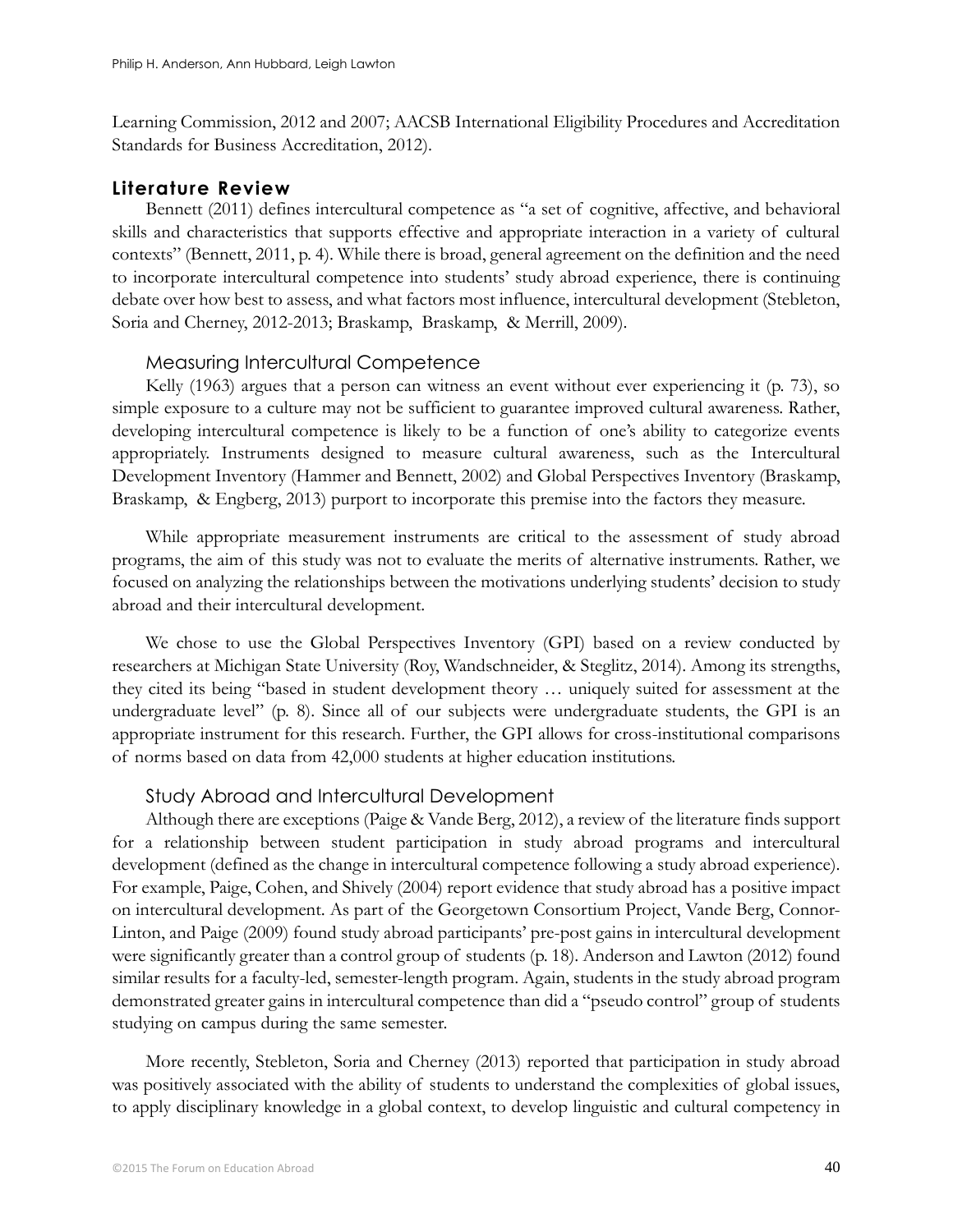another language, and to work with people of other cultures.

As stated by Vande Berg, et al., (2009), there is strong support that "study abroad programs can provide *important opportunities* (emphasis added) for increasing intercultural competence (p.18). But, as discussed below, the focus of their research, extended beyond the effect of just immersion to include factors that influence intercultural learning. As stated by Bennett (2010), to maximize the potential for intercultural learning, there is a need for "facilitation"; that learning "does not therefore occur automatically" (p. 19).

#### Factors Related to Intercultural Development

Consequently, more recent research has focused on factors that influence the intercultural development of students who study abroad. A number of pre-post studies have reported on students' demographics and experiences while studying abroad and their intercultural development. For example, Paige, Cohen, and Shively (2004) and Engle and Engle (2004) found that US students studying language in French and Spanish-speaking countries improved overall cross-cultural sensitivity. They also found the length of the study abroad program to be positively related to intercultural development. Rexeisen and Al-Khatib (2009) and Medina-López-Portillo (2004) reported that gender was related to intercultural development.

One of the most extensive and comprehensive assessments of factors related to intercultural development was the Georgetown Consortium Project, a multi-year study conducted by Vande Berg, et al., (2009). Their study looked at seven "defining components" that could impact intercultural development. The findings showed support for gains in intercultural competence, but that these gains were moderated by variables such as length of the study abroad experience, extent to which the students were immersed in the local culture while abroad, and presence of a "cultural mentor" abroad. However, they also reported that "a sizable number of students abroad did not learn significantly more than control students" (p. 25). They found that simple immersion was insufficient for the development of intercultural development. An intervention strategy, particularly cultural mentoring, was needed to ensure intercultural learning.

### Student Motivations and Intercultural Development

To date, student motivation for electing to study abroad has not been incorporated into study abroad research as a potential factor influencing intercultural competence. We suspect that this omission may be a critical shortcoming of existing research. We hypothesize that a student's motivation for studying abroad plays an important role in influencing the program a student selects and in determining what that student gets out of that experience. We know from prior research that the nature and location of a program is related to students' intercultural development (Vande Berg, et al., 2009). But we don't know what motivates students to study abroad or to choose a more challenging study abroad experience. Do student motivations influence the type of study abroad program (e.g., faculty-led, immersion vs "island" programs) or the location of the program (e.g., English-speaking, Western Europe vs. Asia)?

Knowing what students seek to gain from their study abroad experience and its influence on program selection should provide guidance on how to design study abroad programs to best facilitate a student's intercultural development. That is, programs in more challenging locations could be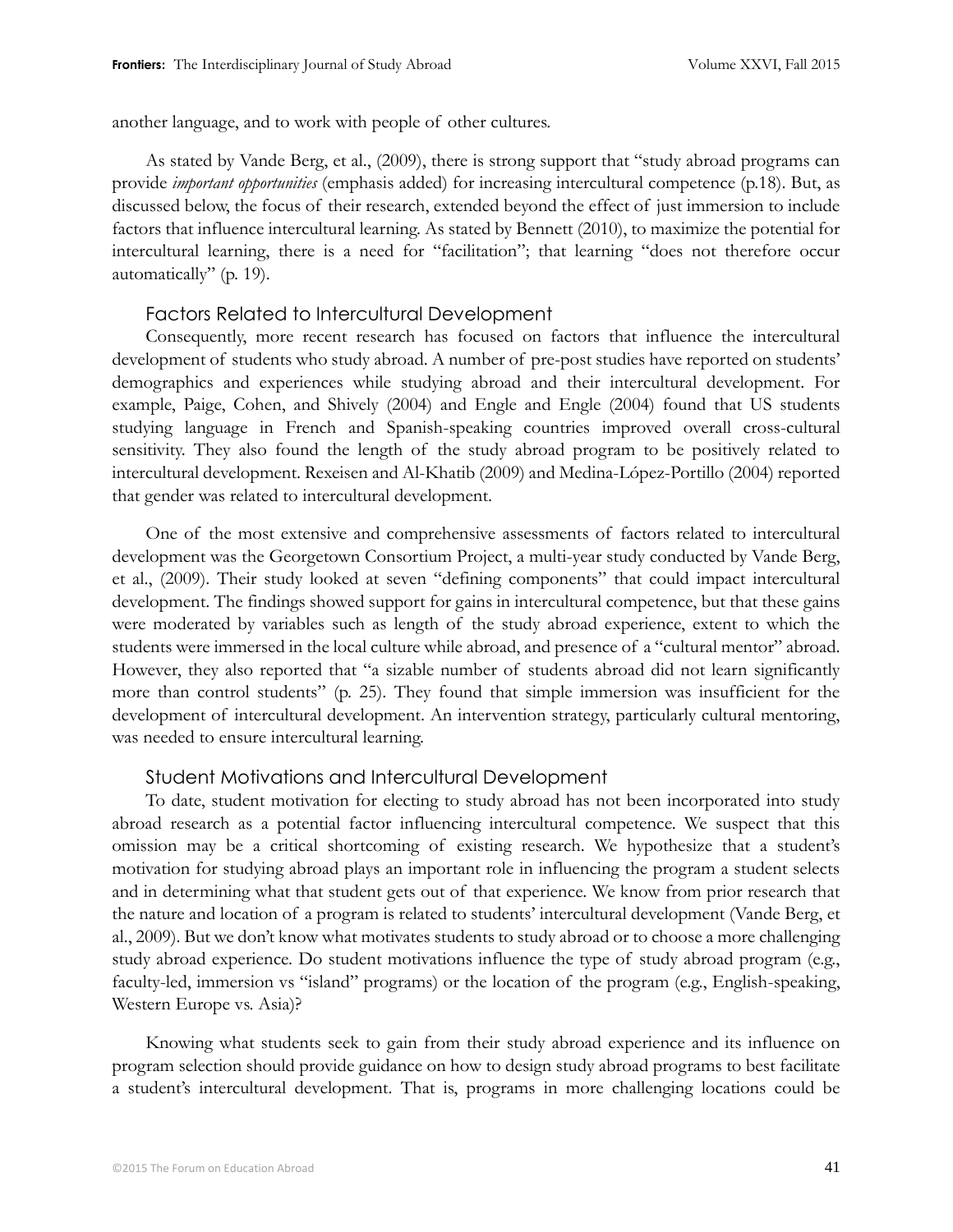presented in a fashion that makes it easier for students to see how it meets their goals (motivations) for studying abroad. If students find a good match between their study abroad goals and the program they choose, we anticipate that the opportunity for intercultural development is enhanced. It seems likely that if a student is comfortable with a program's features and location he or she will be more likely to seek deeper immersion into the culture. For this reason, we included student motivations in this study; we hoped to find relationships that could guide program providers and faculty in developing study abroad programs that can maximize the opportunity for student intercultural development.

## **The Study**

The study, conducted over two academic years (2012-13 and 2013-14), employed a pre-post assessment of students participating in American Institute for Foreign Study (AIFS) programs. The goal was to assess the relationship between why students chose to study abroad, their choice of a program, and their intercultural competence. (AIFS is a provider of study abroad programs that works with educational institutions to organize the logistical and educational support needed to achieve desired educational goals and to facilitate students' intercultural development.)

### **Methodology**

### Subjects

The 355 students in this study came from colleges and universities across the US. As is the case with almost all study abroad programs, the vast majority of the students were women (84%). The respondents' study abroad programs were located in 14 different countries and 19 different AIFS Program Sites. The programs included:

 Direct-enrollment at national universities of the host country and courses with indigenous students.

- Enrollment in courses designed for all international students (i.e., students outside the host country)
- Enrollment in courses designed for US students only

The students stayed in accommodations that included homestays, student apartments shared with other US students, and integrated dormitory living. The language of instruction included both English and non-English programs – programs were designated as non-English when all or most of the courses were taught in the host country's language and as English when the primary language of instruction was in English, including those programs in a non-English speaking location.

### Instruments Used

### *Global Perspective Inventory*

Assessment of the students' intercultural development was made by conducting pre-post measures using the Global Perspective Inventory (GPI) developed by Braskamp, Braskamp, Merrill, and Engberg (2010). They define a global perspective as the disposition and capacity for a person to think with complexity taking into account multiple perspectives (the cognitive dimension of global learning and development), to form a unique sense of self that is value based and authentic (the intrapersonal dimension), and to relate to others with respect and openness especially with those who are not like her (the interpersonal dimension) (p. 8).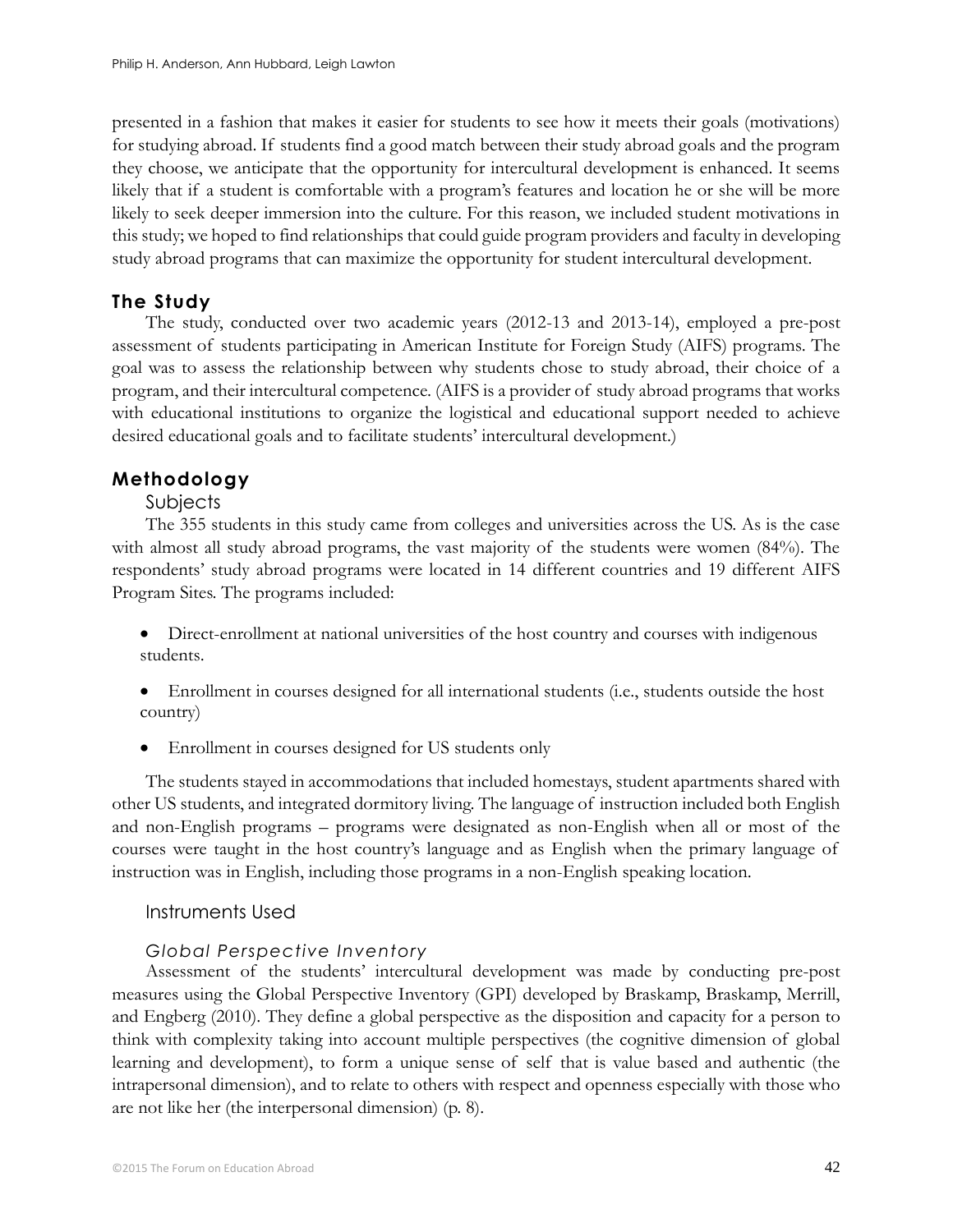The GPI has been used extensively with college students. It is constructed to measure how people gain insight into the world around them, and how these insights influence their self-perception and interpersonal relationships. Further, Roy, Wandschneider, and Steglitz (2014) identified the GPI's ability to measure cultural understanding and a student's ability to critically analyze the complexity and interconnectedness of global processes (p. 11).

The GPI has six scales described in Exhibit 1. The GPI has established validity measures for the instrument's ability to assess respondents' intercultural competence (Braskamp, et al., 2013).

#### **Exhibit 1. Description of GPI Scales \***

Cognitive Domain Scales

- Knowing. Complexity of one's view of knowledge and the importance of cultural context in judging what is important to know and value.
- Knowledge. Degree of understanding and awareness of various cultures and their impact on our global society; proficiency in more than one language.
- Intrapersonal Domain Scales
	- Identity. Level of awareness of unique identity and degree of acceptance on one's ethnic, racial, and gender dimensions of one's identity.
	- Affect. Level of respect and acceptance of cultural perspectives different from one's own and degree of emotional confidence when living in complex situations.

Interpersonal Domain Scales

- Social Interactions. Degree of engagement with others who are different from oneself and degree of cultural sensitivity in living in pluralistic setting.
- Social Responsibility. Level of commitment of interdependent living and the "common good".

\*Global Perspectives Inventory (GPI): Its Purpose, Construction, Potential Uses, and Psychometric Characteristics, Braskamp, Braskamp, & Engberg (2013)[. https://gpi.central.edu/supportDocs/manual.pdf.](https://gpi.central.edu/supportDocs/manual.pdf) Retrieved 8-11-14.

### Motivation to Study Abroad.

Assessment of students' motivations for studying abroad was done using the Motivation to Study Abroad (MSA) instrument developed by Anderson and Lawton ([http://www.forumea.org/training](http://www.forumea.org/training-events/annual-conference/archive)[events/annual-conference/archive](http://www.forumea.org/training-events/annual-conference/archive)). The MSA is a set of 23 questions designed to measure factors that underlie a student's decision to study abroad. It has undergone extensive testing with students participating in study abroad programs. Factor analysis shows that it consistently measures four dimensions that impact a student's decision to study abroad. These are (1) world enlightenment (that is, learning about the world), (2) personal growth, (3) career development, and (4) entertainment. Exhibit 2 gives some examples of the items used for each of the four dimensions.

#### **Exhibit 2. Motivation to Study Abroad**

| World Enlightenment |                                           |  |  |  |  |  |
|---------------------|-------------------------------------------|--|--|--|--|--|
|                     | Learn about the world                     |  |  |  |  |  |
|                     | Interact with people from other countries |  |  |  |  |  |
|                     | Personal Growth                           |  |  |  |  |  |
|                     | Increase my self-confidence               |  |  |  |  |  |
|                     | Gain maturity                             |  |  |  |  |  |
| Career Development  |                                           |  |  |  |  |  |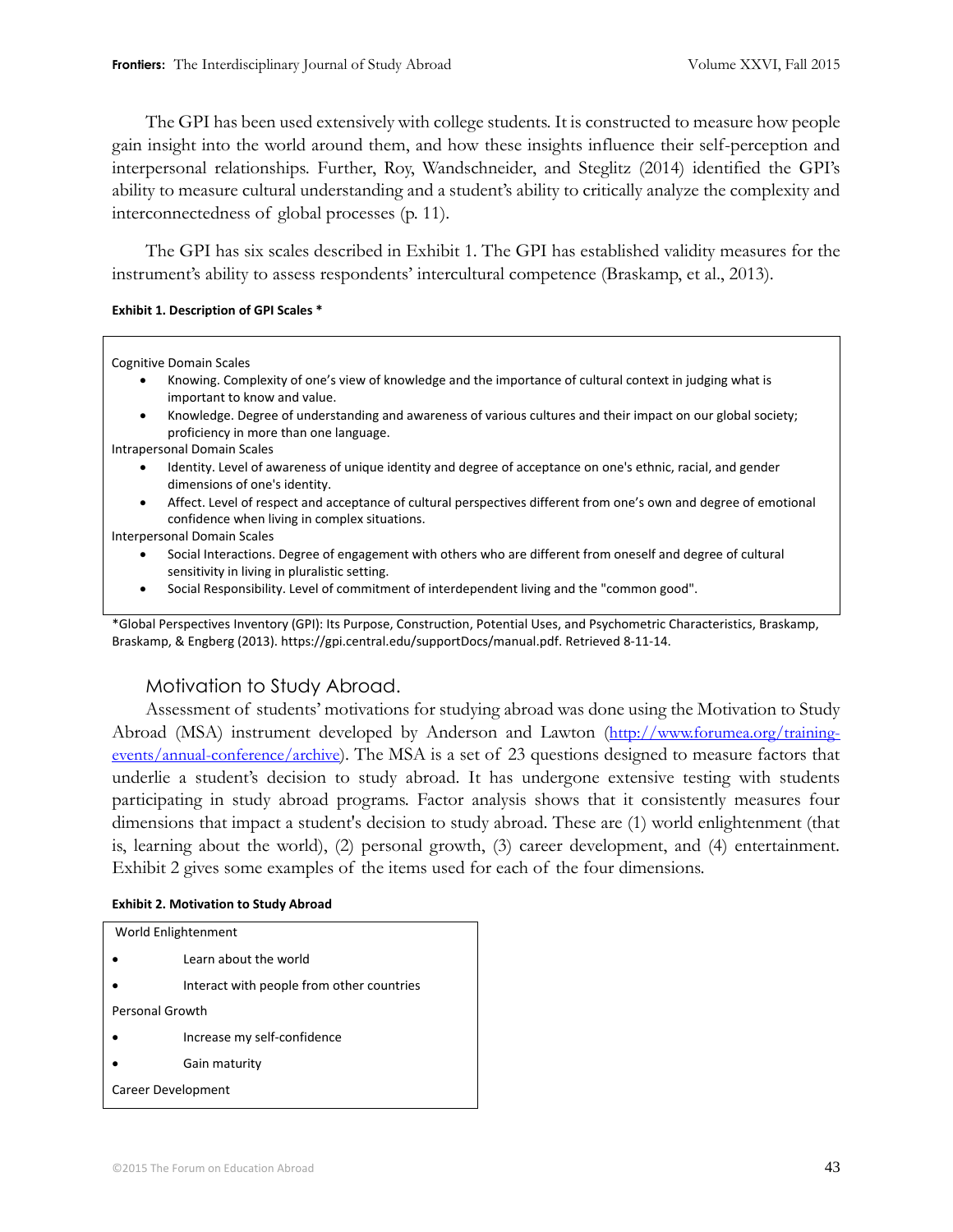

### Research Hypotheses

Our focus for this research was to assess the influence of students' motivations for studying abroad on their intercultural development. Therefore, our main hypotheses are the following.

H1: The choice of a program destination will be associated with the student's motivation for studying abroad. We anticipate that students seeking entertainment will choose "less challenging" destinations than those motivated by a desire for world enlightenment.

H2: Students' post-GPI scores will be higher than their pre-GPI scores on the six dimensions of the GPI.

H3: Students having world enlightenment goals as their reason for participating in a study abroad program will demonstrate greater overall intercultural development as measured at the conclusion of the semester (pre-test to post-test) than those who participate to satisfy entertainment goals.

H4: Students having personal growth goals as their reason for participating in a study abroad program will demonstrate greater overall intercultural development as measured at the conclusion of the semester (pre-test to post-test) than those who participate to satisfy entertainment goals.

H5: Students having career development goals as their reason for participating in a study abroad program will demonstrate greater overall intercultural development as measured at the conclusion of the semester (pre-test to post-test) than those who participate to satisfy entertainment goals.

### **Results**

### Motivation to Study Abroad Questionnaire

As can be seen in Exhibit 3, World Enlightenment and Personal Growth are the highest rated of the motivations for studying abroad. The students' motivations for Entertainment is significantly lower than the other three scales. While this may be an encouraging finding for schools sending students on study abroad programs and for the providers of those programs, some caution should be exercised. It is quite likely that students choosing to participate in a study abroad program may consciously or subconsciously be unwilling to admit their true reasons for choosing to participate. However, our focus is on the changes in the students' intercultural development given their motivations to study abroad. Consequently, the absolute scores for the students' motivations are not as important as the relative changes in their intercultural development over the duration of the study abroad program.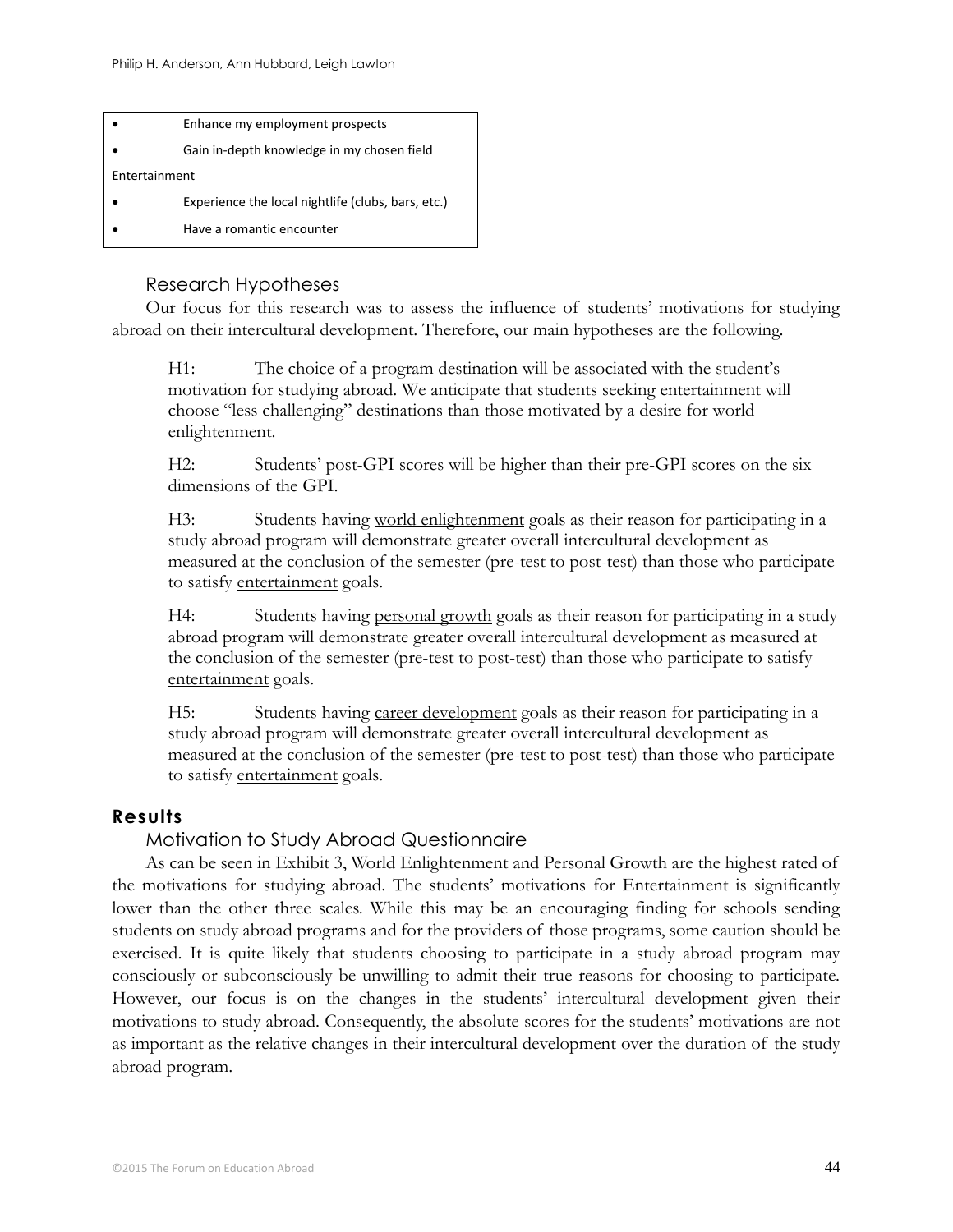

#### **Exhibit 3. Results for the four factors of the MSA**

| Dimension           | <u>מ</u> | <b>Mean</b> | Std. dev. | Grouping |  |
|---------------------|----------|-------------|-----------|----------|--|
| World enlightenment | 352      | 4.28        | 0.68      |          |  |
| Personal growth     | 352      | 4.17        | 0.76      |          |  |
| Career development  | 352      | 3.53        | 1.00      |          |  |
| Entertainment       | 352      | 1.70        | 0.68      |          |  |
|                     |          |             |           |          |  |

Results of repeated measures ANOVA on the four MSA factors is shown above. Means that do not share a letter are significantly different. For example, there were no significant

difference between World Enlightenment and Personal Growth, but these means were both significantly different from Career Development and Entertainment.

### Motivation to Study Abroad and Gender Differences

As shown in Exhibit 4, male students in the study scored significantly lower than females in their motivation to study abroad to gain World Enlightenment and Personal Growth. There were no significant differences between males and females on the Career Development and Entertainment motivation scales. The absence of any difference on the Entertainment scale was unexpected, given the conventional wisdom that males seek out entertainment options to a greater degree than females. Based on these results, neither males nor females admit to being particularly motivated to study abroad for the sake of entertainment and females show no less desire for entertainment than males.

| <b>Exhibit 4. Motivation to Study Abroad and Gender Differences</b> |                                     |           |       |           |                    |           |               |           |  |
|---------------------------------------------------------------------|-------------------------------------|-----------|-------|-----------|--------------------|-----------|---------------|-----------|--|
|                                                                     | World Enlightenment Personal Growth |           |       |           | Career Development |           | Entertainment |           |  |
|                                                                     | Mean                                | Std. dev. | Mean  | Std. dev. | Mean               | Std. dev. | Mean          | Std. dev. |  |
| Males $(n = 57)$                                                    | 4.03                                | 0.84      | 3.93  | 0.94      | 3.48               | 1.14      | 1.79          | 0.67      |  |
| Females ( $n = 295$ )                                               | 4.33                                | 0.64      | 4.22  | 0.72      | 3.54               | 0.97      | 1.68          | 0.68      |  |
| p-value                                                             | 0.015                               |           | 0.031 |           | 0.702              |           | 0.264         |           |  |

### Motivation to Study Abroad and Language of Instruction

While some might suspect that students seeking entertainment would be more likely to select programs with English as the language of instruction and would choose to live with other US students, because these options would be less challenging and therefore have more time and opportunity for non-academic pursuits, we found little support for this supposition. Exhibit 5 shows that students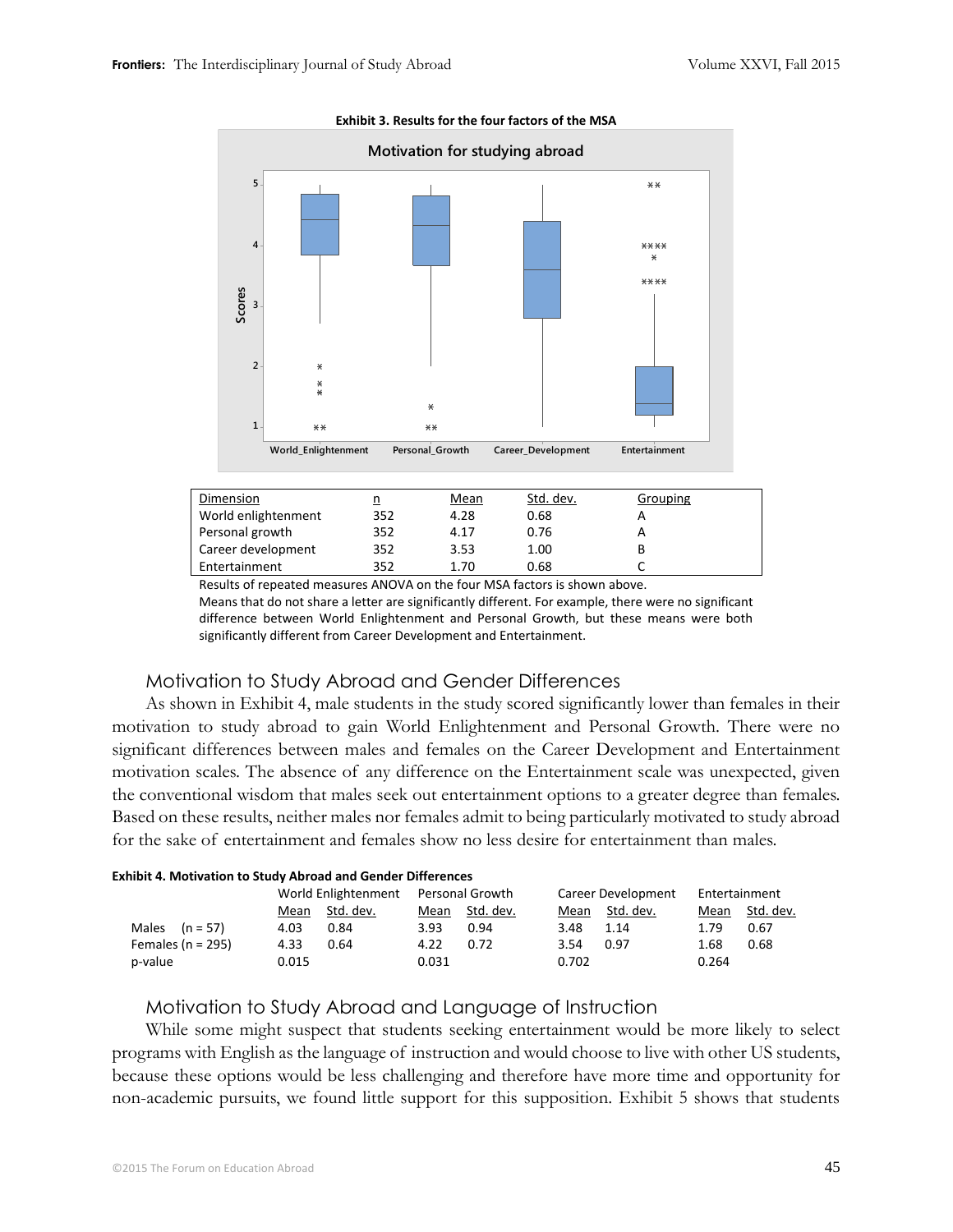whose courses were delivered in English did not have significantly higher entertainment scores than those whose courses were given in a foreign language. In fact, no significant differences were found between any of the four dimensions of the MSA and language of instruction.

| LATING J. MJA LIIGI (AMMICII) SCOTES AND LANGUAGE OF MSG UCHON |     |       |           |  |  |  |  |  |
|----------------------------------------------------------------|-----|-------|-----------|--|--|--|--|--|
|                                                                |     |       |           |  |  |  |  |  |
| Language of instruction                                        | n   | Mean  | Std. dev. |  |  |  |  |  |
| English                                                        | 248 | 1.677 | 0.638     |  |  |  |  |  |
| Non-English                                                    | 76  | 1.689 | 0.732     |  |  |  |  |  |
|                                                                |     |       |           |  |  |  |  |  |

**Exhibit 5. MSA Entertainment scores and Language of Instruction**

P-Value = 0.897

Not surprisingly, a significant relationship was found between the student's major and language of instruction. Those students majoring in a foreign language were far less likely to take classes taught in English. English was the language of instruction for 90% of Business and Communications students, 70% of Social Science, Art/Music, Science students, and 62% of International students. Only 19% of Language students took classes with English as the language of instruction.

As shown in Exhibit 6, a significant relationship was found between living accommodations and scores on the MSA entertainment dimension; students choosing homestay accommodations had significantly lower entertainment scores than those living solely with other US students or with US and non-US students.

**Exhibit 6. One-way ANOVA results for Entertainment and Living Accommodations**

| Living arrangements                 | n   | Mean | Grouping |
|-------------------------------------|-----|------|----------|
| Integrated (US and non US students) | 88  | 1.85 | А        |
| With US students                    | 140 | 1.74 | A        |
| Homestay                            | 94  | 1.47 | В        |
|                                     |     |      |          |

p-value for the ANOVA < 0.001

Means that do not share a letter are significantly different at the 0.05 level of significance.

### Hypothesis Results

Below is a discussion of the test results for the five hypotheses for this research. While we found some significant differences, we were surprised and disappointed by our failure to confirm more of our expectations.

*H1: The choice of a program destination will be associated with the student's motivation for studying abroad. We anticipate that students seeking entertainment will choose "less challenging" destinations than those motivated by a desire for world enlightenment.*

As shown in Exhibit 7, the pattern of the means supports the hypothesis. Even though not all differences reach statistical significance, the very highest means are England, Ireland, Australia, and New Zealand, the countries in which US students are likely to feel most at home. Entertainment scores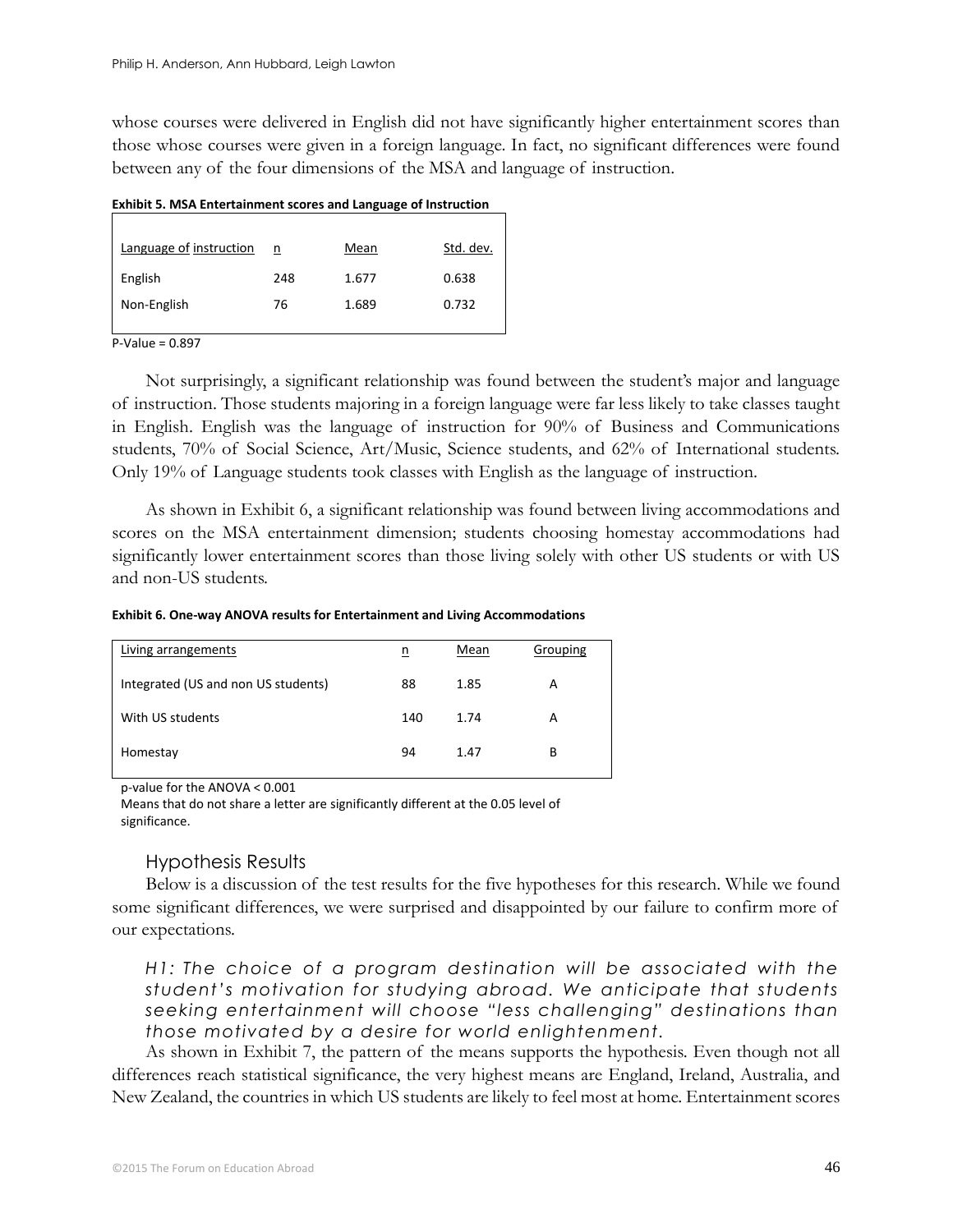are lowest for students spending their study abroad experience in arguably the more challenging destinations of South and Central America. While the mean for South Africa is considerably lower than England, Ireland, Australia, New Zealand, and Europe, the sample size for that group is only seven, thus limiting our ability to find statistical significance.

| Exhibit 7. MSA Entertainment scores and program location |     |      |          |  |
|----------------------------------------------------------|-----|------|----------|--|
| Destination country                                      | n   | Mean | Grouping |  |
| England and Ireland                                      | 98  | 1.80 | А        |  |
| Australia and New Zealand                                | 12  | 1.78 | - B<br>А |  |
| Europe (non-English speaking)                            | 209 | 1.70 | -B<br>А  |  |
| South Africa                                             | 7   | 1.43 | B<br>А   |  |
| South and Central America                                | 26  | 1.35 | B        |  |
|                                                          |     |      |          |  |

#### **Exhibit 7. MSA Entertainment scores and program location**

p-value for the ANOVA = 0.037

Means that do not share a letter are significantly different at the 0.05 level of significance. (See explanation in Exhibit 4)

*H2: Students' post-GPI scores will be higher than their pre-GPI scores on the six dimensions of the GPI.* 

As shown in Exhibit 8, none of the post-GPI scores were significantly different from the pre-GPI scores. We were surprised by this result, given we had consistently found significant changes in our previous research using the GPI (Anderson & Lawton, 2012). We can only speculate as to why no significant differences were found. One contributing factor may have been that the AIFS students in the present study began the program at a substantially higher level (an average of over three tenths of a point per scale on the five point scales) than did students in our previous studies. Thus, there was less room for the AIFS students to improve their scores on the GPI.

|                   | Cognitive Domain |         | <b>Intrapersonal Domain</b> |      | <b>Interpersonal Domain</b> |                    |  |
|-------------------|------------------|---------|-----------------------------|------|-----------------------------|--------------------|--|
|                   | Knowledge        | Knowing | Affect<br>Identity          |      | Social Responsibility       | Social Interaction |  |
| Pre               | 3.71             | 3.69    | 4.12                        | 3.90 | 3.70                        | 3.89               |  |
| Post              | 3.73             | 3.69    | 4.15                        | 3.90 | 3.70                        | 3.90               |  |
| <b>Difference</b> | 0.02             | 0.00    | 0.03                        | 0.00 | 0.00                        | 0.01               |  |

#### **Exhibit 8. Global Perspectives Inventory Results. Paired one-tailed t-tests**

\* None of the pre-post changes were statistically significant.

*H3-5: Hypotheses 3 through 5 involved whether students motivated by goals of World Enlightenment, Personal Growth, and Career Development had greater intercultural development than students motivated by Entertainment goals.*

Since we found no significant pre-post changes on any of the six dimensions of the GPI, Hypotheses 3 through 5 were not supported. In the absence of any significant gains in intercultural development by the students in this study, the questions raised by these hypotheses are left unanswered.

Why this study did not find gains in intercultural development, while other studies have, is an indication of our lack of knowledge concerning the factors that drive successful program outcomes. There are a myriad of factors that differentiate one program from another, such as program length,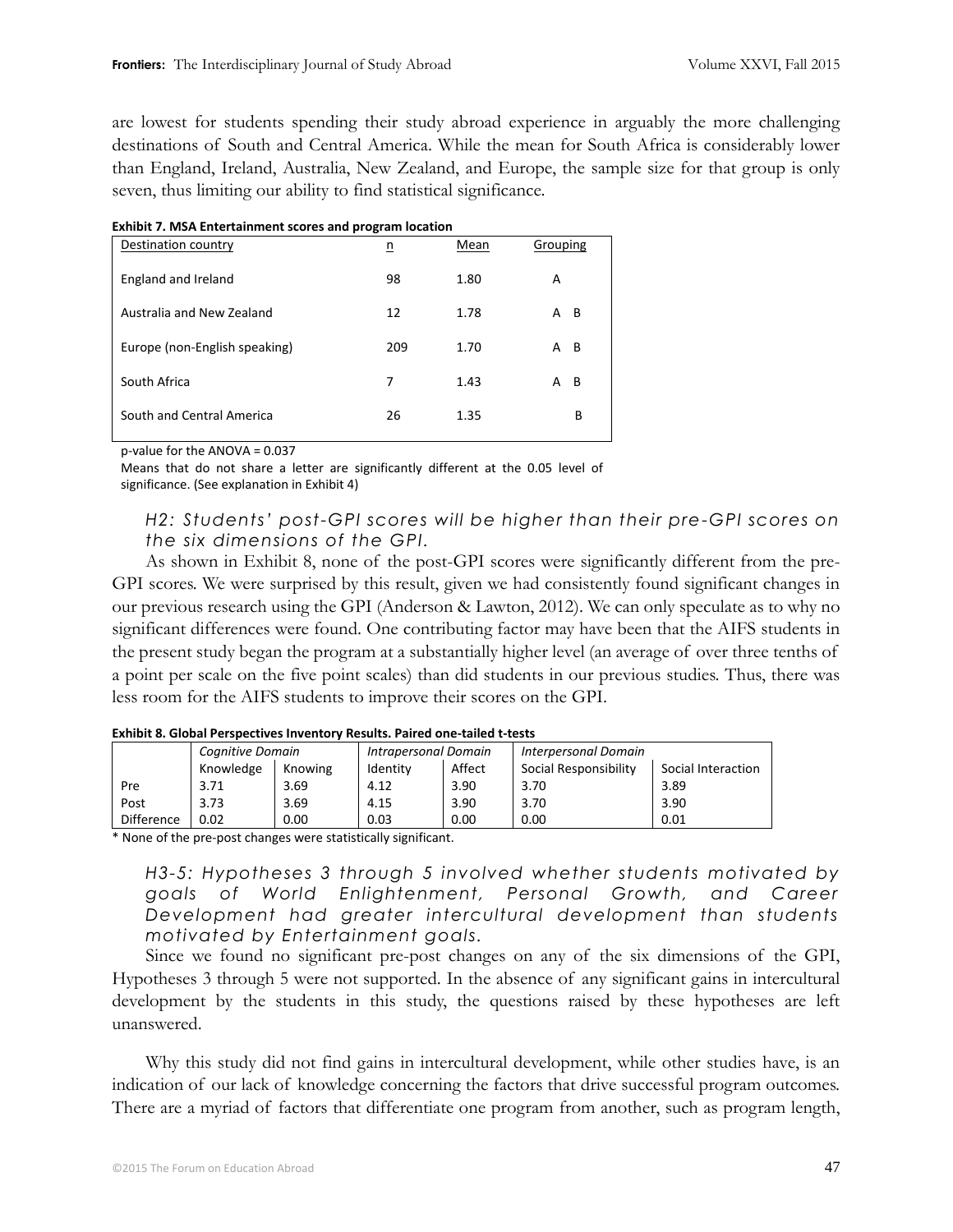interventions (facilitation) by the program leaders. At this point in our study of overseas programs, we simply don't have sufficient research to guide us in evaluating why student gains in intercultural development may be realized in some cases, but not in others. But this highlights the need for continued research in this area.

# Relationships between Students' Motivations to Study Abroad and pre-GPI Scores

While we were unable to find any association between motivations to study abroad and changes in cultural sensitivity, analysis did reveal a large number of significant relationships between motivations and the various dimensions of the GPI. It appears that the stronger the student's motivation for world enlightenment, personal growth, and career development, the higher his or her scores on the various dimensions of the GPI were likely to be at the beginning of the program. We found significant positive relationships between students' World Enlightenment scores and all dimensions of the GPI at the start of the program. All relationships were highly statistically significant (p-values less than 0.001) with Enlightenment scores able to explain as much as 18.5% of the variation in GPI scores.

Statistically significant relationships were found on five of the six dimensions of pre-GPI scores and Career Development and three of the six pre-GPI dimensions and Personal Growth. In every case, the higher the motivation score, the higher the GPI score. While the relationships were highly statistically significant, the relationships were able to explain less than 10% of the variation in pre-GPI scores.

The only MSA scale that showed little correlation with the pre-GPI scores was Entertainment; Entertainment scores were correlated with only the Cognitive Knowing scale of the GPI. This relationship was negative – students with higher entertainment scores were less likely to be knowledgeable of different cultures and their importance in a society's values.

|                                                                          |         | World Enlightenment<br>Personal Growth |         | Career Development |         | Entertainment     |         |                   |
|--------------------------------------------------------------------------|---------|----------------------------------------|---------|--------------------|---------|-------------------|---------|-------------------|
|                                                                          |         | p-value R-squared                      |         | p-value R-squared  |         | p-value R-squared |         | p-value R-squared |
| Cognitive knowing                                                        | < 0.001 | 3.71%                                  | 0.505   | $0.00\%$           | 0.712   | 0.00%             | < 0.001 | 4.34%             |
| Cognitive knowledge                                                      | < 0.001 | 4.82%                                  | 0.064   | 0.69%              | < 0.001 | 5.70%             | 0.281   | 0.05%             |
| Interpersonal social                                                     | < 0.001 | 14.12%                                 | < 0.001 | 4.57%              | < 0.001 | 5.75%             | 0.234   | 0.12%             |
| interaction<br>Interpersonal social                                      | < 0.001 | 18.54%                                 | < 0.001 | 6.12%              | < 0.001 | 3.14%             | 0.810   | $0.00\%$          |
| response.                                                                |         |                                        |         |                    |         |                   |         |                   |
| Intrapersonal affect                                                     | < 0.001 | 9.60%                                  | 0.096   | 0.51%              | 0.001   | 2.88%             | 0.104   | 0.47%             |
| Intrapersonal identity                                                   | < 0.001 | 9.52%                                  | < 0.001 | 4.95%              | < 0.001 | 8.99%             | 0.630   | 0.00%             |
| $*$ The B caugred values shown above are the "adjusted B squared" values |         |                                        |         |                    |         |                   |         |                   |

*\*The R-squared values shown above are the "adjusted R-squared" values.* All significant relationships for World Enlightenment, Personal Growth, and Career Development are *positive* correlations.

The single significant relationship for Entertainment is a *negative* correlation.

### **Discussion and Conclusions**

The objective of this study was to examine the role played by a student's motivation to study abroad. The results of the study suggest that motivation is an important factor when investigating study abroad programs. Not only is motivation linked to the choice of a program destination (students with stronger entertainment motivations are more likely to choose less challenging destinations than those motivated to learn about the world or to seek personal growth), it also is related to the living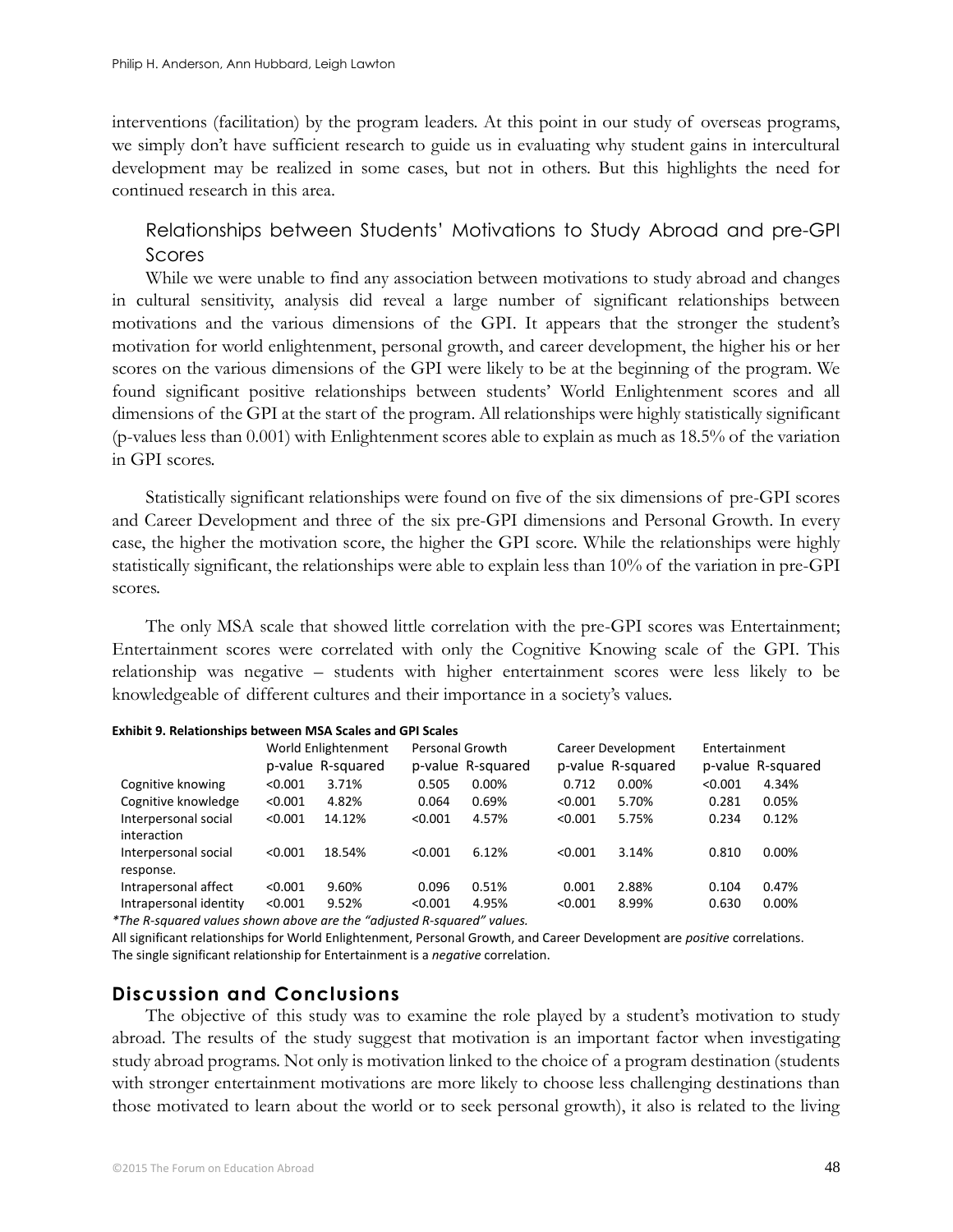arrangements selected – students with higher entertainment motivation are less likely to choose homestays, settings which are likely to more deeply immerse a student into the indigenous culture.

A major surprise and disappointment of this study was that no pre-post differences were found in GPI scores. This result was surprising because our previous research has consistently found improvements in cultural competence. (And our findings of pre-post changes echo the majority of studies reported in the literature.) Failure to find improvements was disappointing because we were unable to examine whether motivation was related to the magnitude of improvement in cultural competence. Our hypothesis going into the study was that students electing to study abroad to learn about the world or to experience personal growth would reap greater benefits from studying abroad than would those motivated by a desire for entertainment. Since we observed no significant pre-post changes in cultural competence, we were unable to test this hypothesis. While the lack of significant results are disappointing, they are, nevertheless, an important finding. Since research on intercultural development is at a relatively early stage of exploration, if we are to gain an understanding of the circumstances that contribute to cultural development, we must consider both those cases that do not yield significant gains as well as those that do. It is only through the investigation of findings at both ends of the spectrum that we will be able to discern what leads to success; it is this knowledge that will enable program providers and leaders to design programs that will produce optimal outcomes. One reassuring outcome of the present study is that, contrary to the conventional wisdom that a student's preoccupation with entertainment negatively impacts that student's intercultural development, we found little support for this supposition. This should provide some comfort for providers and faculty regarding why students choose to study abroad. It may well be that what is important is only that a student has a study abroad experience, not why they choose to participate in that experience.

Returning to the question of why we failed to observe pre-post changes, one factor that undoubtedly interferes with the ability to pick up gains in cultural competence relates to the state of the instrument used to measure cultural competence. Reliability scores for the GPI with our sample of students were quite low. (Cronbach's alpha scores ranged from 0.55 to 0.77 with a median of 0.68. While there is debate over the appropriate value for Cronbach's alpha, the values we found for the GPI are certainly quite low.) The ability to measure changes in any phenomenon is problematic with when the reliability of the instrument is only marginally acceptable. (Developing an instrument to measure a complex construct such as cultural competence is a difficult task. The authors of the GPI are continuously striving to improve its reliability and, in fact, a more current version of the instrument than that used in this study is now available.)

Another possible explanation for the failure of this study to detect gains from the study abroad experience may have to do with the sample used in this study. The "pre" scores for the sample of AIFS students in this study were considerably higher on all dimensions of the GPI than those of students in our previous studies. In fact, scores on three of the six GPI scales were 3.89 or higher on a five point scale. With such high starting points, it is much more difficult to achieve significant gains.

In any event, for whatever reason, we were stymied in our attempt to see if students with differing motivations experienced differential gains from the study abroad programs they chose. However, we did observe that at the beginning of their programs when the "pre" measures were taken, "noble"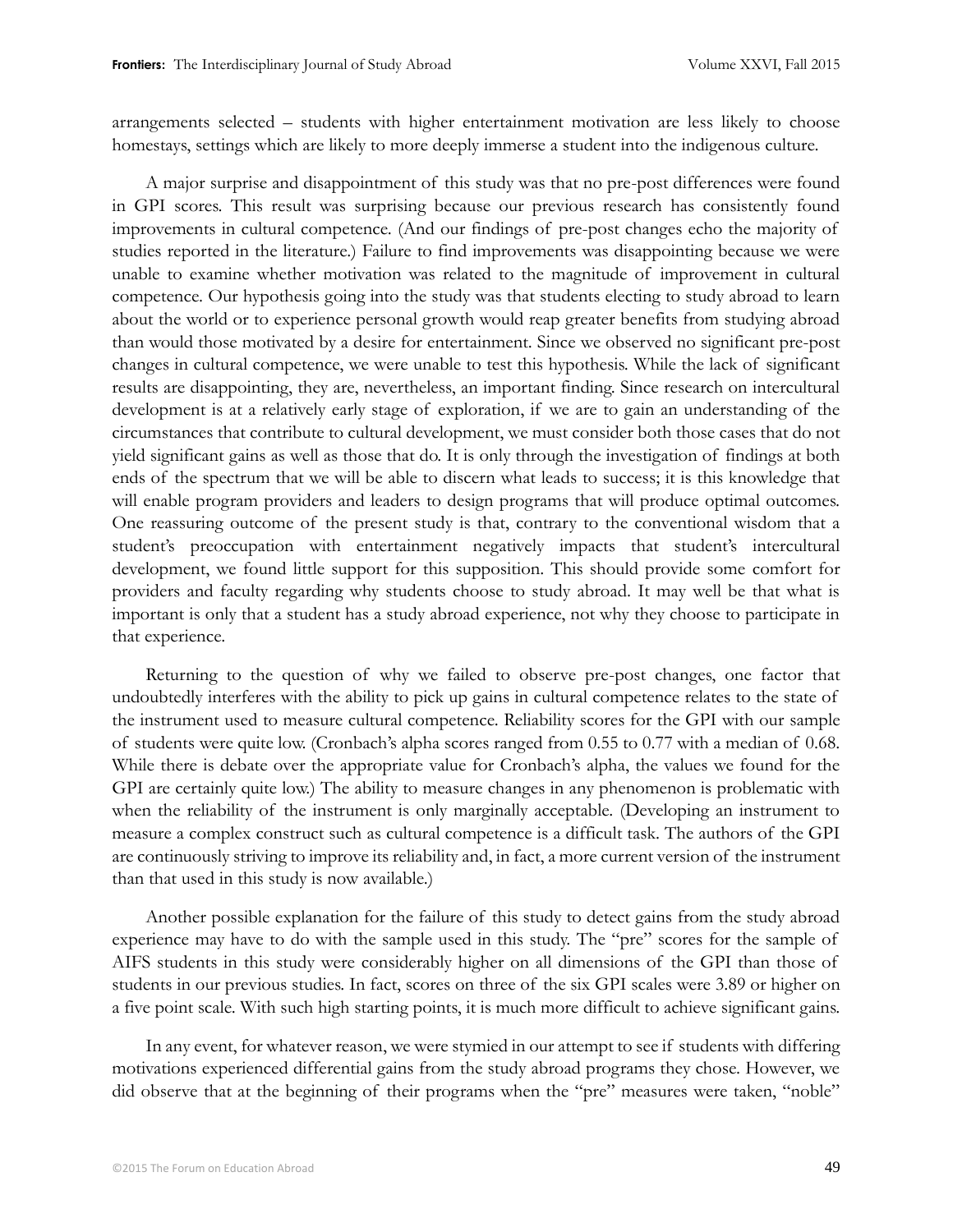motivations for embarking on a study abroad program (i.e., a desire to learn about the world, to achieve personal growth, and to develop one's career) were positively correlated with cultural competence. Conversely, a desire for entertainment was negatively correlated with cultural competence. In other words, students with higher levels of cultural competence tended to have higher motivation scores on three of the four dimensions of the MSA, World Enlightenment, Personal Growth, and Career Development.

This study is a first step in examining the link between motivation and the various elements of study programs; clearly more work must be done. Given the results of this study, it appears that motivation to study abroad is an important dimension to consider in future research efforts. As the tools for measuring the impact of a study abroad program are further developed and refined, we believe that we will gain greater insight into what program characteristics will attract students and what program features will optimize the gains that students realize from the experience.

### **References**

- AACSB International Eligibility Procedures and Accreditation Standards for Business Accreditation (2012) Retrieved August 2012, <http://www.aacsb.edu/accreditation/standards-busn-jan2012.pdf>
- Association to Advance Collegiate Schools of Business (2007) *Eligibility Procedures and Accreditation Standards for Business Accreditation*, pgs. 12 & 74, [http://www.aacsb.edu/accreditation/process/documents/AACSB\\_STANDARDS\\_Revised\\_Jan07\\_Ann](http://www.aacsb.edu/accreditation/process/documents/AACSB_STANDARDS_Revised_Jan07_Annotated.pdf) [otated.pdf](http://www.aacsb.edu/accreditation/process/documents/AACSB_STANDARDS_Revised_Jan07_Annotated.pdf)
- Anderson, P.H. & Lawton, L. (2012). Intercultural Development: Study Abroad vs. On-campus Study. *Frontiers: The Interdisciplinary Journal of Study Abroad, 21*, 86-108.
- Anderson, P.H., Lawton, L., Rexeisen, R.J., and Hubbard, A.C., (2006) Short-Term Study Abroad and Intercultural Sensitivity: A Pilot Study, *International Journal of Intercultural Relations, 30 (4)*, 457- 469.
- Bennett, J.M. (2011). Developing Intercultural Competence for International Education Faculty and Staff. 2011 AIEA Conference. Retrieved April 13, 2015 from [http://www.intercultural.org/documents/competence\\_handouts.pdf](http://www.intercultural.org/documents/competence_handouts.pdf)
- Bennett, M.J. (2010). A short conceptual history of intercultural learning in study abroad. In W.W. Hoffa & S.C. DePaul (Eds.), *A history of U.S. study abroad: 1965-present* (pp. 419-449). Lancaster, PA: *Frontiers: The Interdisciplinary Journal of Study Abroad*
- Braskamp, L.A., Braskamp, D. C. & Engberg, M.E. (2013). Global Perspective Inventory: Its Purpose, Construction, Potential Uses, and Psychometric Characteristics. Retrieved from <https://gpi.central.edu/supportDocs/manual.pdf>
- Braskamp, L.A., Braskamp, D. C. Merrill, K. C. & M. Engberg (2010). Global Perspective Inventory. Retrieved September 1, 2010 , from<https://gpi.central.edu/supportDocs/manual.pdf>
- Braskamp, L.A., Braskamp, D.C., & Merrill, K.C. (2009). Assessing progress in intercultural learning and development of students with education abroad experiences. *Frontiers: The Interdisciplinary Journal of Study Abroad, 18*, 101-118.
- Braskamp, L.A., Braskamp, D.C., & Merrill, K.C. (2008). Global Perspectives Inventory (GPI): Its purpose, construction, potential uses, and psychometric characteristics. Retrieved January 12, 2010 from <http://gpi.central.edu/supportDocs/manual.pdf>.
- Engle, L. and Engle, J. (2004). Assessing Language Acquisition and Intercultural Sensitivity Development in Relation to Study Abroad Program Design. *Frontiers: The Interdisciplinary Journal of Study Abroad, 10*, 219-236.
- Earnest, G. W. (2003). Study abroad: A powerful new approach for developing leadership capacities. *Journal of Leadership Education, 2*, 2-14.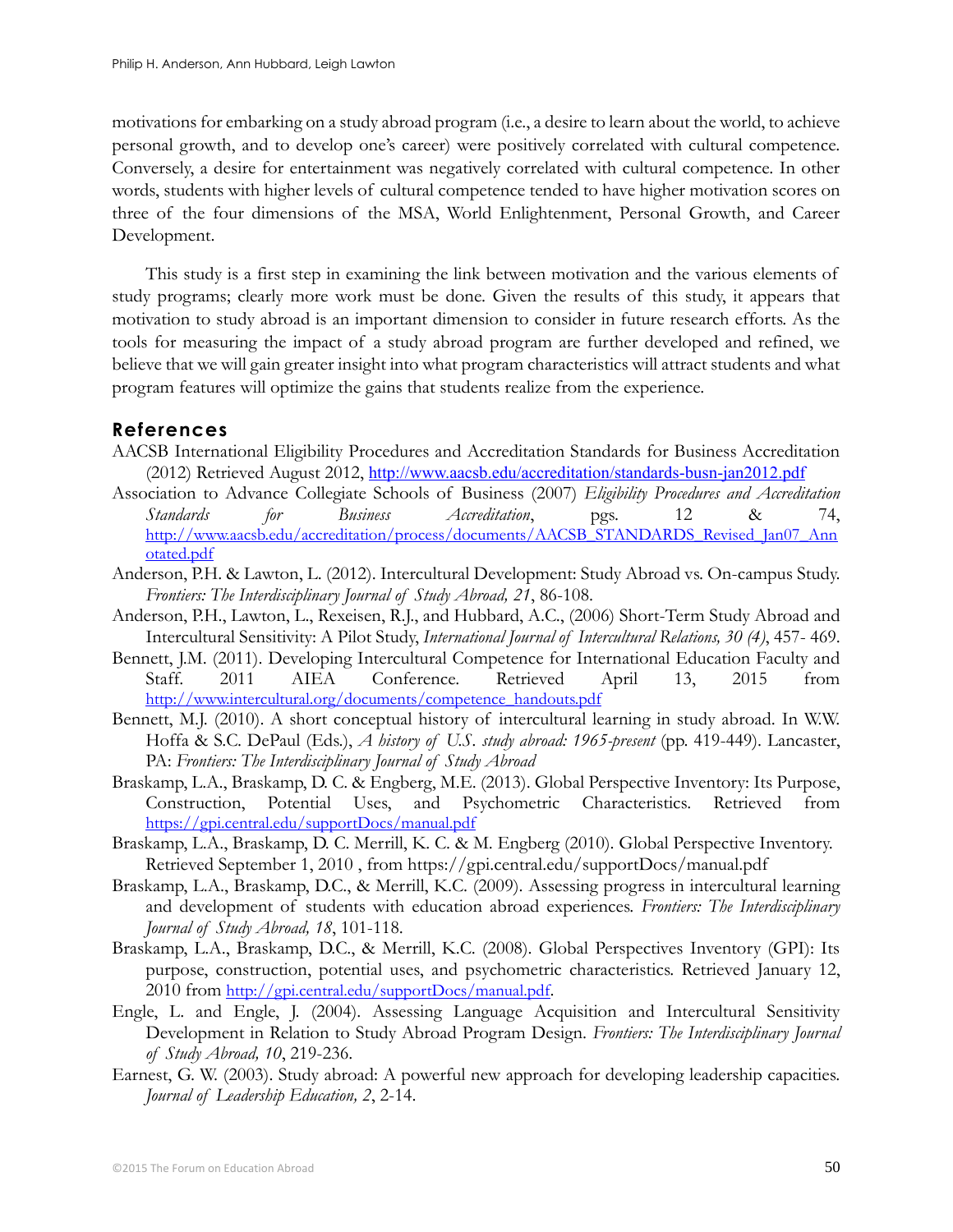- Franklin, K. (2010). Long-term career impact and professional applicability of the study abroad experience. *Frontiers: The Interdisciplinary Journal of Study Abroad, XIX*, 169-90.
- Gillespie, J. (2002). Colleges Need Better Ways to Assess Study abroad Programs. *The Chronicle of Higher Education*. July 5, 2002.
- Greenholtz, J. (2000). Assessing cross-cultural competence in transnational education: The Intercultural Development Inventory*. Higher Education in Europe, 25(3)*, 411-416.
- Hammer, M.R. and Bennett, M.J. (2002). *The Intercultural Development Inventory (IDI) Manua*l. Portland, OR: Intercultural Communication Institute.
- Hammer, M. R., Bennett, M. J., & Wiseman, R. (2003). Measuring intercultural sensitivity: The intercultural development inventory. *International Journal of Intercultural Relations, 27*, 421-443.
- Higher Learning Commission (2012) Overview of accreditation, standards, 4c, p6. (<http://www.ncahlc.org/Information-for-Institutions/criteria-for-accreditation.html>)
- Higher Learning Commission (2007), Overview of Accreditation, Standards, 4c, p. 6, http://www.ncahlc.org/index.php?option=com\_docman&task=cat\_view&gid=33&Itemid=23 6
- Hoffa, W.W., (2007). *A history of U.S. study abroad: Beginning to 1965*. A Special Publication of *Frontiers: The Interdisciplinary Journal of Study Abroad* and the Forum on Education Abroad
- Hoffa, W.W. & DePaul, S.C. (Eds.) (2010), *A history of U.S. study abroad: 1965-present*. A Special Publication of *Frontiers: The Interdisciplinary Journal of Study Abroad* and the Forum on Education Abroad
- Institute of International Education. (2014). "Duration of U.S. Study Abroad, 2000/01-2012/13." *Open Doors Report on International Educational Exchange*. Retrieved from <http://www.iie.org/opendoors>
- The Institute for International Education (2012). *Open Doors Report*. Retrieved from [www.iie.org/opendoors](http://www.iie.org/opendoors).
- The Institute for International Education (2013). *Open Doors Report*. Retrieved from [www.iie.org/Research-and-Publications/Open-Doors/Data/US-Study-Abroad](http://www.iie.org/Research-and-Publications/Open-Doors/Data/US-Study-Abroad)

Internationalization of US Higher Education, American Council on Education Report (2000). *Preliminary Status Report 2000.* Retrieved from

<http://www.nyu.edu/classes/jepsen/internationalreport2000.pdf>

- Kelly, G. (1963). *A Theory of Personality*. New York: Norton.
- Landis D. and Bhagat, R.S. (1996). *Handbook of Intercultural Training* (2<sup>nd</sup> ed.) Thousand Oaks, CA. Sage.
- Lincoln Commission's (2005). Report on Global Competence and National Needs: One Million Students Studying Abroad*.* [http://www.nafsa.org/\\_/Document/\\_/lincoln\\_commission\\_report.pdf](http://www.nafsa.org/_/Document/_/lincoln_commission_report.pdf)
- Medina-López-Portillo, A. (2004). Intercultural Learning Assessment: The Link between Program Duration and the Development of Intercultural Sensitivity. *Frontiers: The Interdisciplinary Journal of Study Abroad, 10,*179-199.
- Paige, R. M., Cohen, A. D. and Shively, R. L. (2004). Assessing the impact of a strategies-based curriculum on language and culture learning abroad, *Frontiers: The Interdisciplinary Journal of Study Abroad, 10,*253-276*.*
- Paige, R.M. and Vande Berg, M. (2012) Why students are and are not learning abroad. In M. Vande Berg, R.M. Paige, and K.H. Lou (Eds), *Student Learning Abroad: What our students are learning, what they're not, and what we can do about it*. Sterling, VA: Stylus Publishing, LLC.
- Patterson, P. (2006) *Effect of Study Abroad in Intercultural Sensitivity,* Unpublished Doctoral Dissertation. (University of Missouri, Columbia, MO).
- Rexeisen, R.J. and Al-Khatib, J.A. (2009) Assurance of learning and study abroad: A case study. Journal of Teaching in International Business, 20(3), 192-207. Doi 10.1080/08975930903099077

Rexeisen, R.J. (2012-2013) Study abroad and the Boomerang Effect: The end is only the beginning.